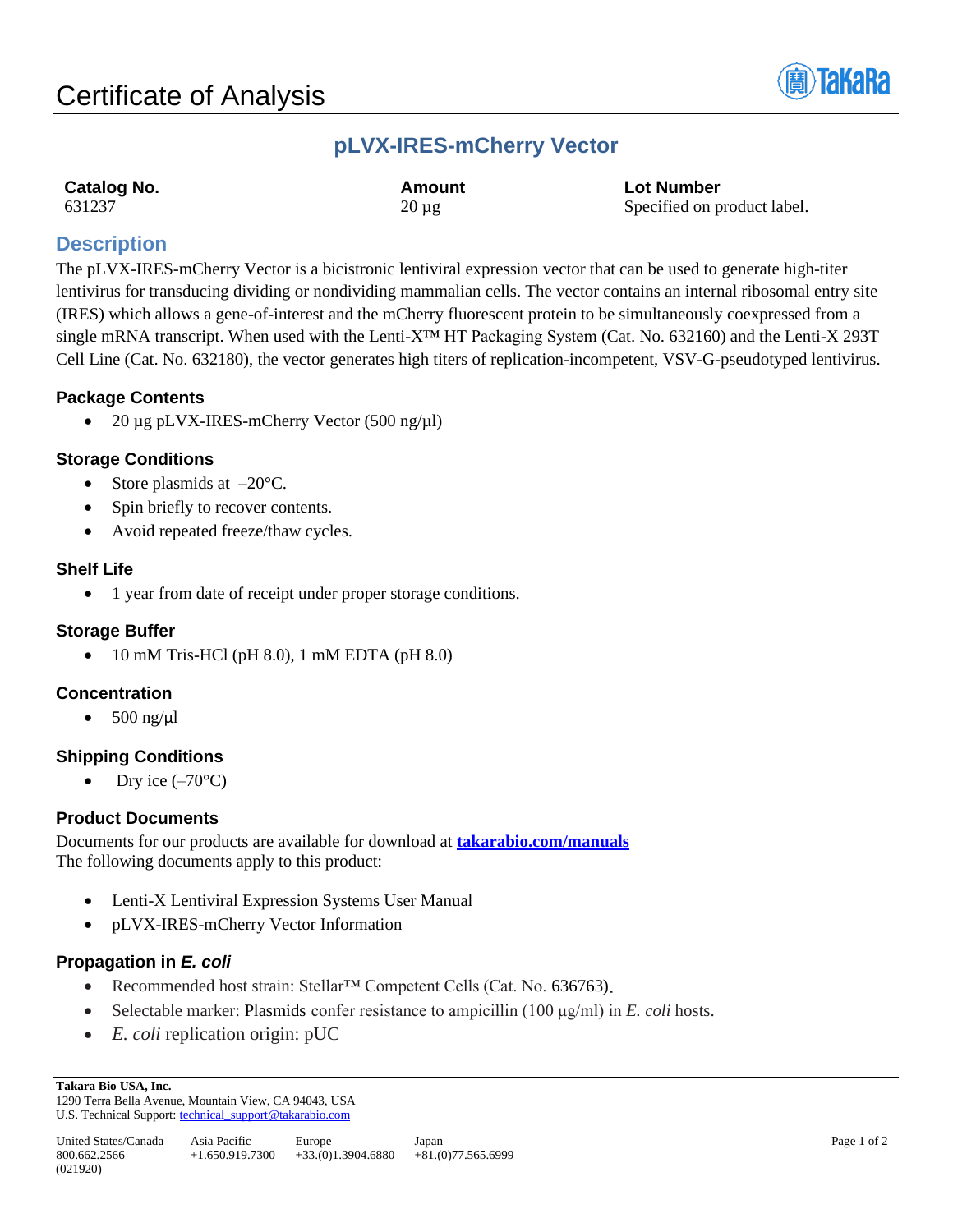## **Quality Control Data**

## **Plasmid Identity & Purity**

• Digestion with the indicated restriction enzymes produced fragments of the indicated sizes on a 0.8% agarose/EtBr gel:

| <b>Vector</b>            | Enzyme(s) | Fragment(s)             |
|--------------------------|-----------|-------------------------|
| pLVX-IRES-mCherry Vector | XhoI      | 8.2 kb                  |
|                          | KpnI      | $1.6 \& 6.6 \text{ kb}$ |

- Vector identity was confirmed by sequencing.
- $A_{260}/A_{280}$ : 1.8–2.0

It is certified that this product meets the above specifications, as reviewed and approved by the Quality Department.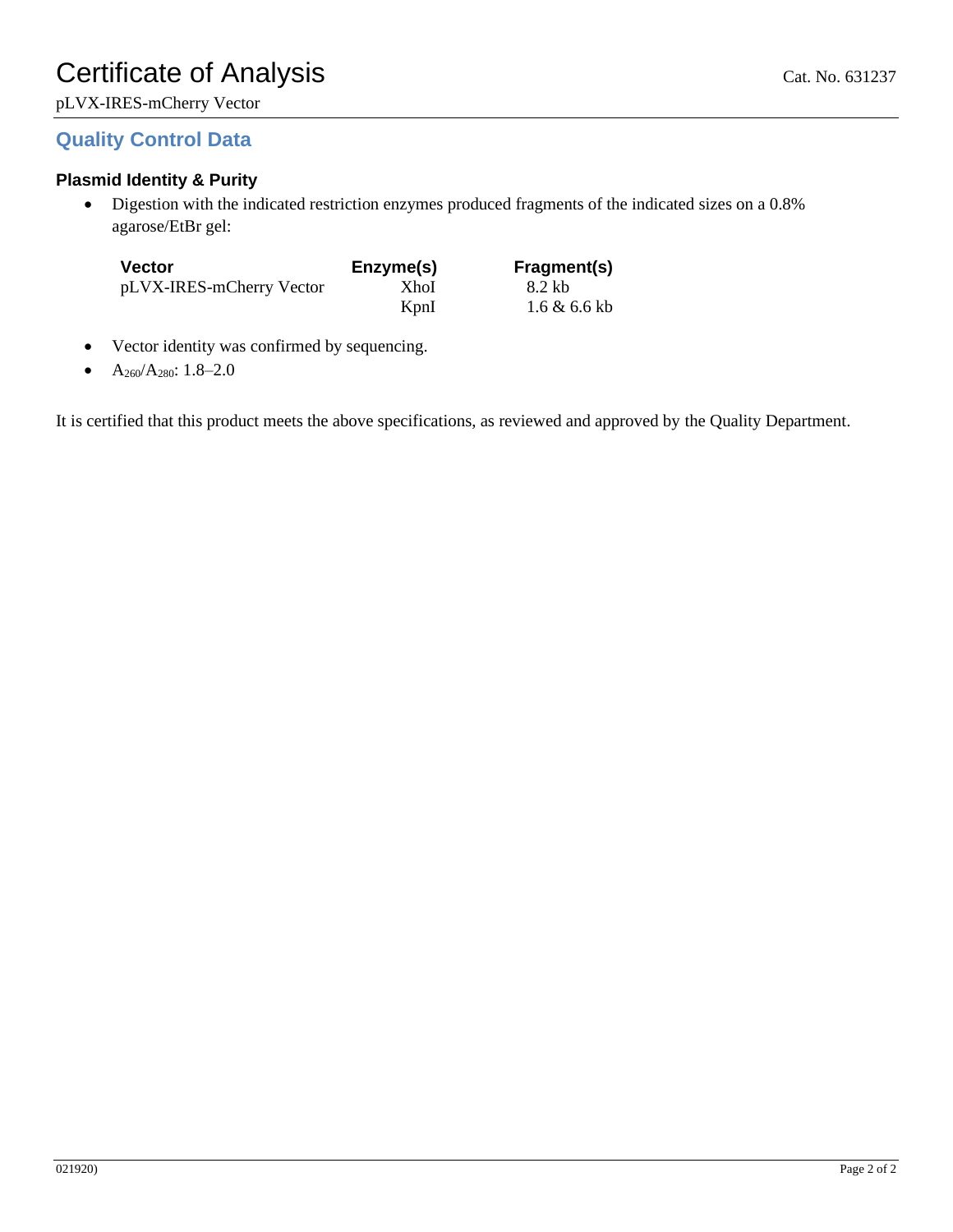

# **pLVX-IRES-mCherry Vector**

### **CATALOG NO.**

### **631237**

### **NOTICE TO PURCHASER:**

Our products are to be used for **Research Use Only**. They may not be used for any other purpose, including, but not limited to, use in humans, therapeutic or diagnostic use, or commercial use of any kind. Our products may not be transferred to third parties, resold, modified for resale, or used to manufacture commercial products or to provide a service to third parties without our prior written approval.

Your use of this product is also subject to compliance with the licensing requirements, listed below if applicable, and described on the product's web page at [http://www.takarabio.com.](http://www.takarabio.com/) It is your responsibility to review, understand and adhere to any restrictions imposed by these statements.

### **STATEMENT 44**

The DsRed-Monomer and the Fruit Fluorescent Proteins are covered by one or more of the following U.S. Patents: 7,005,511; 7,157,566; 7,393,923 and 7,250,298.

#### **STATEMENT 72**

Living Colors Fluorescent Protein Products:

Not-For-Profit Entities: Orders may be placed in the normal manner by contacting your local representative or Takara Bio USA, Inc. Customer Service. Any and all uses of this product will be subject to the terms and conditions of the Non-Commercial Use License Agreement (the "Non-Commercial License"), a copy of which can be found below. As a condition of sale of this product to you, and prior to using this product, you must agree to the terms and conditions of the Non-Commercial License. Under the Non-Commercial License, Takara Bio USA, Inc. grants Not-For-Profit Entities a non-exclusive, non-transferable, non-sublicensable and limited license to use this product for internal, noncommercial scientific research use only. Such license specifically excludes the right to sell or otherwise transfer this product, its components or derivatives thereof to third parties. No modifications to the product may be made without express written permission from Takara Bio USA, Inc. Any other use of this product requires a different license from Takara Bio USA, Inc. For license information, please contact a licensing representative by phone at 650.919.7320 or by e-mail at licensing@takarabio.com.

For-Profit Entities wishing to use this product are required to obtain a license from Takara Bio USA, Inc. For license information, please contact a licensing representative by phone at 650.919.7320 or by e-mail at licensing@takarabio.com.

Not-For-Profit Non-Commercial Use License:

| Takara Bio USA, Inc.                                  |                     |                     |                     |           |  |  |
|-------------------------------------------------------|---------------------|---------------------|---------------------|-----------|--|--|
| 1290 Terra Bella Avenue, Mountain View, CA 94043, USA |                     |                     |                     |           |  |  |
| U.S. Technical Support: techUS@takarabio.com          |                     |                     |                     |           |  |  |
| <b>United States/Canada</b>                           | <b>Asia Pacific</b> | Europe              | Japan               | 2/19/2020 |  |  |
| 800.662.2566                                          | $+1.650.919.7300$   | $+33(0)1.3904.6880$ | $+81(0)77.565.6999$ |           |  |  |